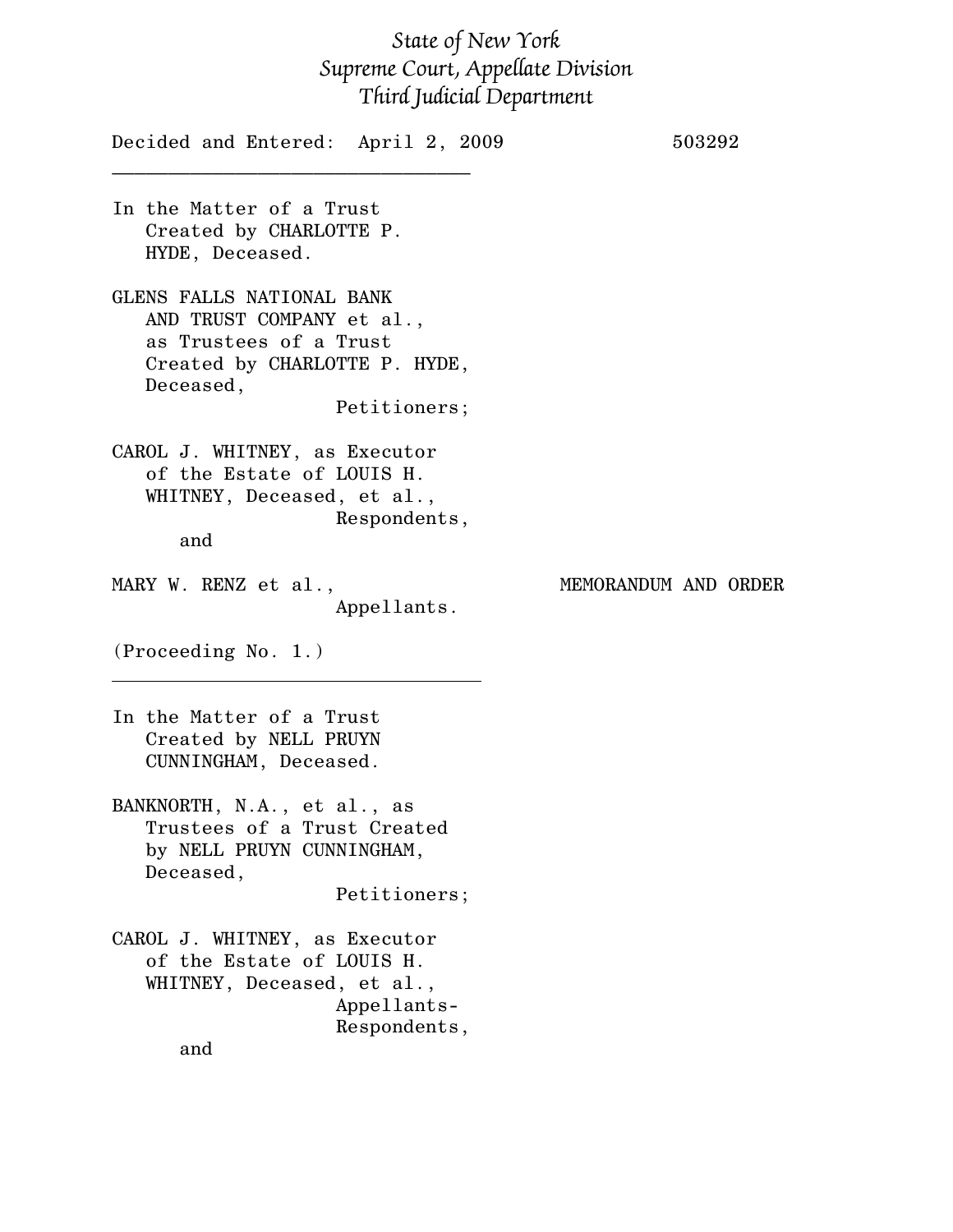MARY W. RENZ,

Respondent-Appellant, et al., Respondents.

(Proceeding No.2.)

Calendar Date: January 8, 2009

 $\mathcal{L}=\{1,2,3,4,5\}$ 

Before: Cardona, P.J., Peters, Rose, Lahtinen and Kane, JJ.

Nolan & Heller, L.L.P., Albany (David H. Wilder of counsel), for appellants in proceeding No. 1 and respondentappellant in proceeding No. 2.

Judge & Duffy, Glens Falls (Monica A. Duffy of counsel), for respondents in proceeding No. 1 and appellants-respondents in proceeding No. 2.

 $\frac{1}{2}$ 

 $\frac{1}{2}$ 

Cardona, P.J.

(1) Appeals from an amended order of the Surrogate's Court of Warren County (Hall Jr., S.), entered August 14, 2007, which, among other things, denied the cross motion of respondents Mary W. Renz, Franklin Todd Renz, Gavin W. Renz and Mary Eliza Pruyn Renz-Uitti for reallocation of trustees' counsel fees in proceeding Nos. 1 and 2, (2) cross appeals from a decree of said court, entered September 13, 2007, which, among other things, judicially settled the intermediate accounts in proceeding No. 2, and (3) appeal from a decree of said court, entered July 14, 2008, which, among other things, judicially settled the intermediate accounts in proceeding No. 1.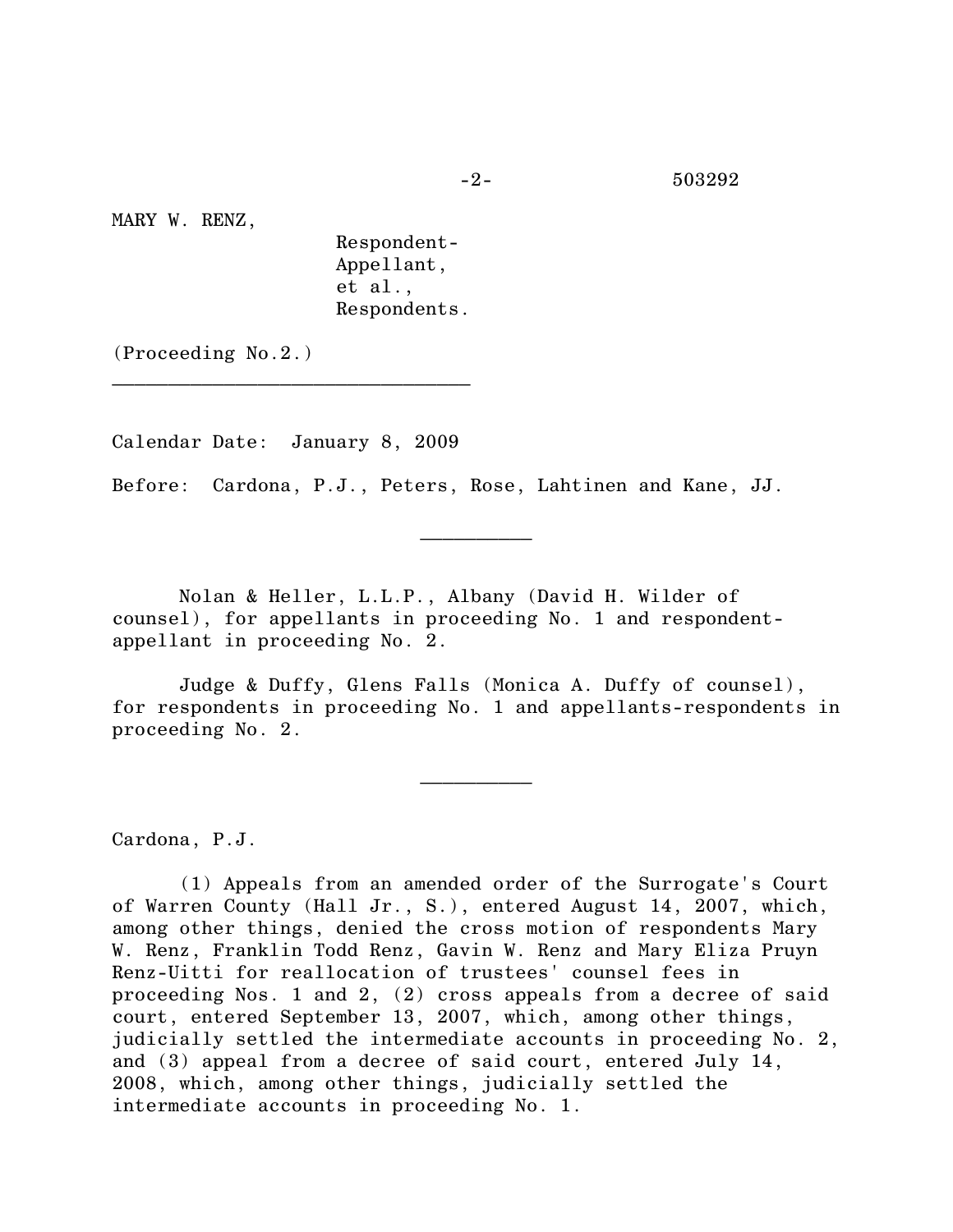## -3- 503292

These proceedings arise out of two trusts; one was created by Charlotte P. Hyde in her last will and testament (hereinafter the Hyde trust) and the other was an inter vivos trust created by Nell Pruyn Cunningham (hereinafter the Cunningham trust). The Hyde trust provides that Hyde's grandchildren, respondent Mary W. Renz (hereinafter Renz) and Louis H. Whitney (hereinafter Whitney), receive equal shares of the trust income during their lifetime. Upon Whitney or Renz's death, the principal of their respective shares is to be distributed to all of Hyde's living great-grandchildren. Renz has three children, respondents Franklin Todd Renz, Gavin W. Renz and Mary Eliza Pruyn Renz-Uitti (hereinafter collectively referred to as the Renz children). Whitney has two children, respondents Charlotte P. Whitney and Louis H. Whitney II (hereinafter collectively referred to as the Whitney children). Upon Whitney's death in January 2008, $^{\rm l}$  all five great-grandchildren received a one-fifth interest in the principal of his share of the trust.

The Cunningham trust term is measured by the lives of Cunningham's grandnephews, petitioners Samuel P. Hoopes and Byron J. Lapham Jr. During the trust term, Renz and Whitney were to receive an undivided one-sixth interest in the trust income, with a contingent remainder of one sixth of the principal if they are still alive at the end of the trust terms. Upon Whitney's death, his children received equal shares of his one-sixth income interest and became contingent remaindermen of one sixth of the trust principal.

In October 2001, the trustees of the Hyde trust commenced proceeding No. 1 for an intermediate accounting for the time period of March 1980 to October 2000. Similarly, in February 2003, the trustees of the Cunningham trust commenced proceeding No. 2 for an intermediate accounting to settle the accounts for the period of January 1982 to January 2003. Whitney and the

<sup>1</sup> Following Whitney's death, his widow and executor, respondent Carol J. Whitney, was substituted for him in both of these proceedings by order entered April 2008. Similarly, the Whitney children were simultaneously joined as respondents in proceeding No. 2.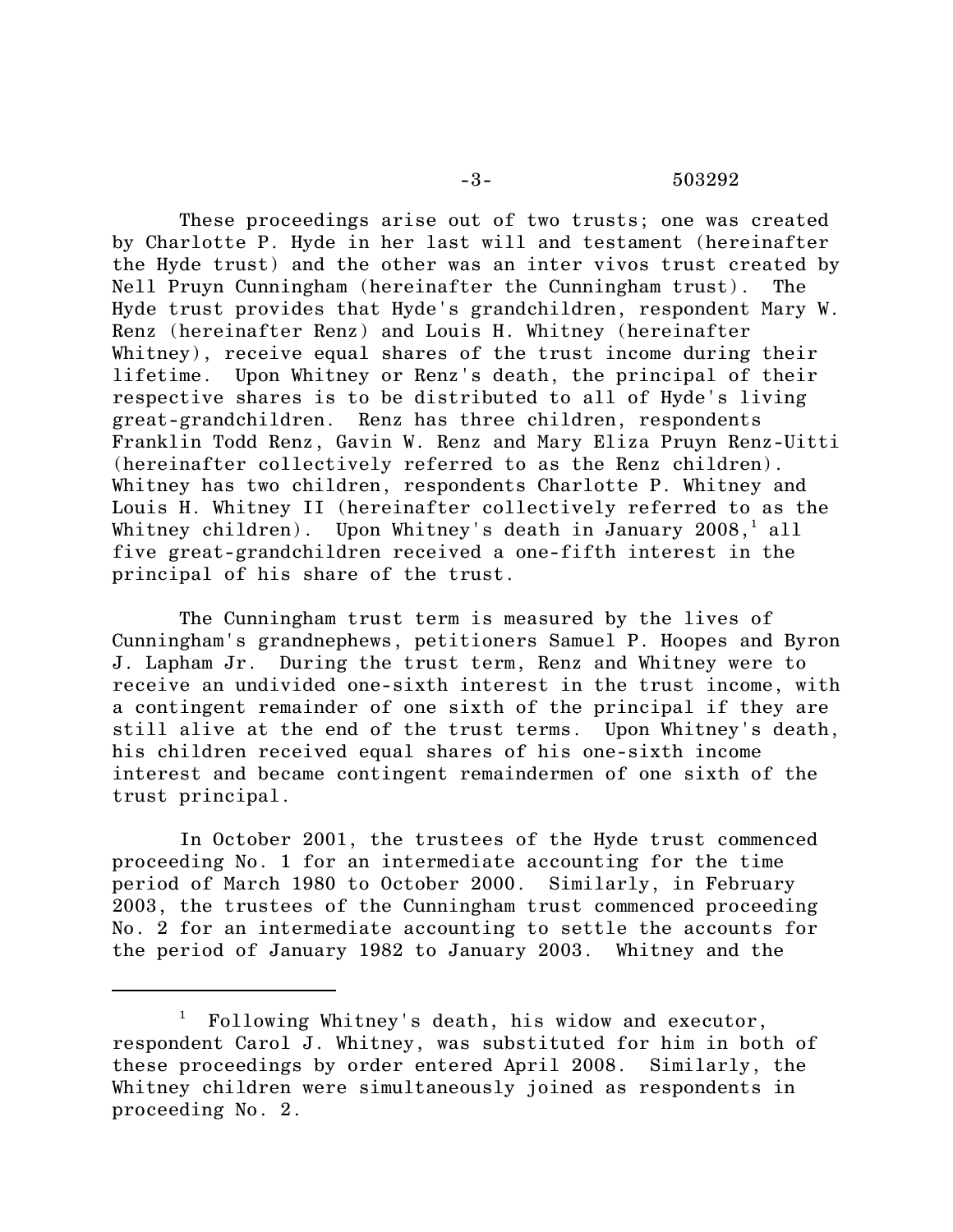## -4- 503292

Whitney children filed numerous objections to the Hyde accounting and Whitney filed numerous objections to the Cunningham accounting, seeking to deny petitioners' commissions and impose a surcharge on the ground that petitioners did not diversify the investment portfolios of the trusts. Following a joint trial, Surrogate's Court dismissed the objections and such decision was affirmed on appeal (44 AD3d 1195  $[2007]$ ,  $\underline{lv}$  denied 9 NY3d 1027  $[2008]$ .

Thereafter, Renz and the Renz children renewed a previous cross motion to direct that all the litigation expenses incurred by petitioners in defending the Whitney objections be paid by the interests of the Whitney children in the Hyde and Cunningham trusts. By an amended decision and order in August 2007, Surrogate's Court denied that cross motion. Thereafter, in September 2007 and July 2008, the court judicially settled the intermediate accountings of the trusts. Renz and the Renz children now appeal from the August  $2007$  order.<sup>2</sup> Renz also cross-appeals from the September 2007 decree and appeals from the July 2008 decree to the extent that such decrees incorporate or rely upon the August 2007 order.

We find no error in Surrogate's Court charging the trusts generally with the litigation expenses incurred by petitioners in defense of the Whitney objections rather than reallocating those expenses solely to the Whitney children's interests in the trusts. In general, parties to a controversy are required to pay their own counsel fees. Upon fixing the amount of counsel fees to be paid for services to an estate, Surrogate's Court is authorized to "direct payment therefor from the estate generally or from the funds in the hands of the fiduciary belonging to any legatee, devisee, distributee or person interested" (SCPA 2110 [2]). Nevertheless, the Court of Appeals has held that "SCPA 2110 does not authorize payment for legal services rendered a party to be charged against the share of other individual

<sup>2</sup> Although Whitney and the Whitney children appealed from the September 2007 decree, that appeal has admittedly not been perfected and, therefore, their appeal is deemed abandoned (see 22 NYCRR 800.12).